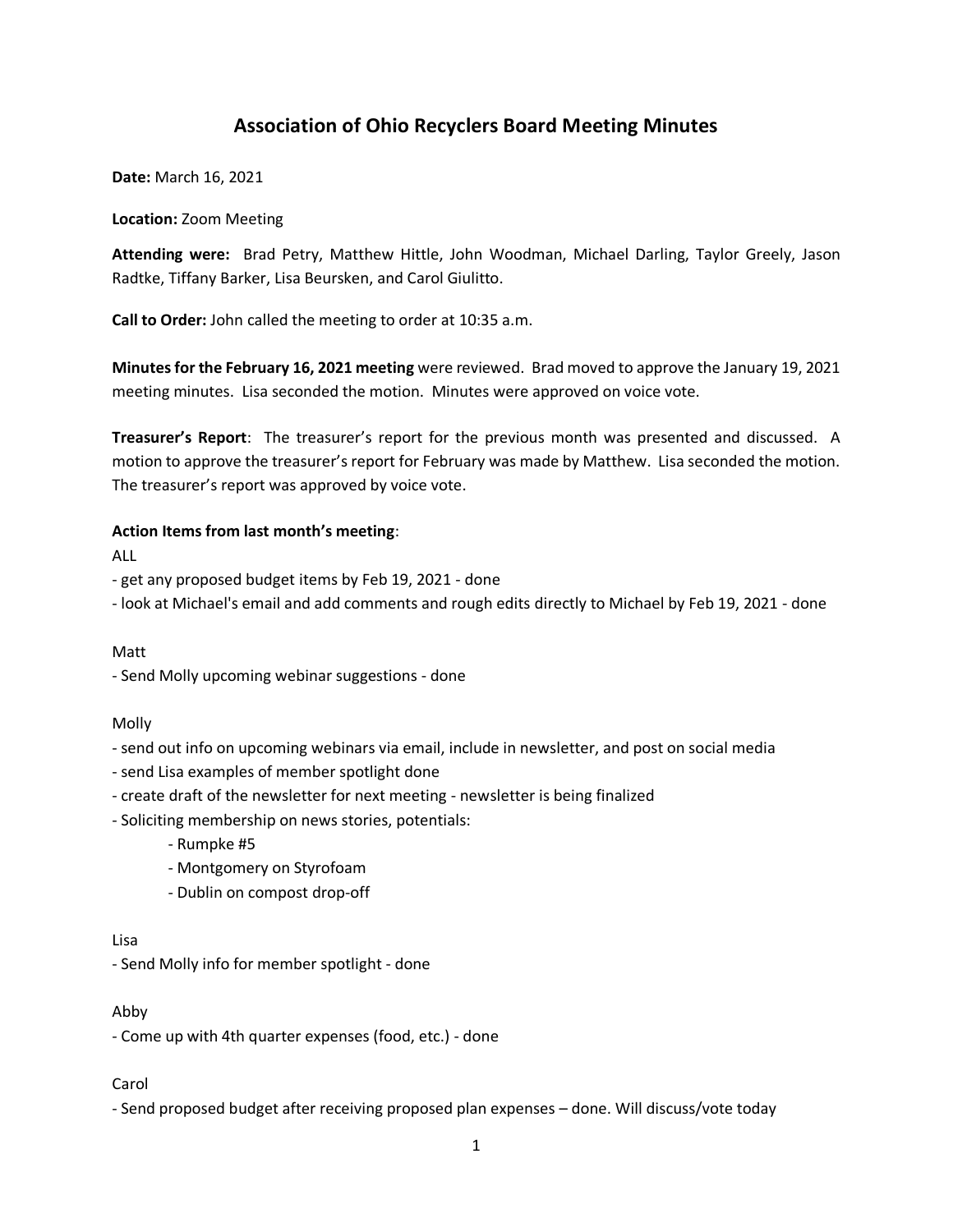Brad

- Set up Zoom for Feb 23, 2021 at 10:30am for Discussion on Response to RFP for National Recycling Congress – done. See below

John

- Send outlook invite for Discussion on Response to RFP for National Recycling Congress done
- Reach out on save the dates for the conference (10/6 10/6) did this
- Reach out to ORC done. The ORC website still indicates NRC membership

## Michael

- Updated Response to RFP for National Recycling Congress based on member comments sent to him by Feb 19, 2021 any after the Feb 23, 2021 meeting. – done. RFP response submitted

Lisa agreed to take the action items for today's meeting.

## **Committee Updates**

Governance Committee – Nothing to report

Communications and Programming – Draft newsletter will be sent for review this week [action item].

Events – nothing excepting the Partner's Conference updates and the RFP for the Recycling Congress (see new business).

Strategic Planning – Nothing to report for this committee. Will discuss the strategic plan soon.

*Finance –* Carol presented the revised 2021 Budget. Jason moved to accept the budget as presented. Taylor seconded the motion. 2021 AOR budget was approved on voice vote.

## **New Business/Round Table Updates**

The AOR proposal for hosting the 20222 NRC Recycling Congress was submitted. Gary Liss had a few follow up questions, which were answered.

Relating to the Partner's Conference, there were not many updates excepting form the speakers committee. Tuesday is the main conference day for speakers. There will be two tracks, one for education and another is a technical track. Evening activities are being planned in downtown Chillicothe for Tuesday.

It was related that Josh Brinkman is not able to commit enough time for the Board and suggested another person from his company that would be able to serve. John will reach out to him and verify he wants to resign, and we would have to officially appoint his colleague. John will ask for the person' bio and email it to the Board [action item].